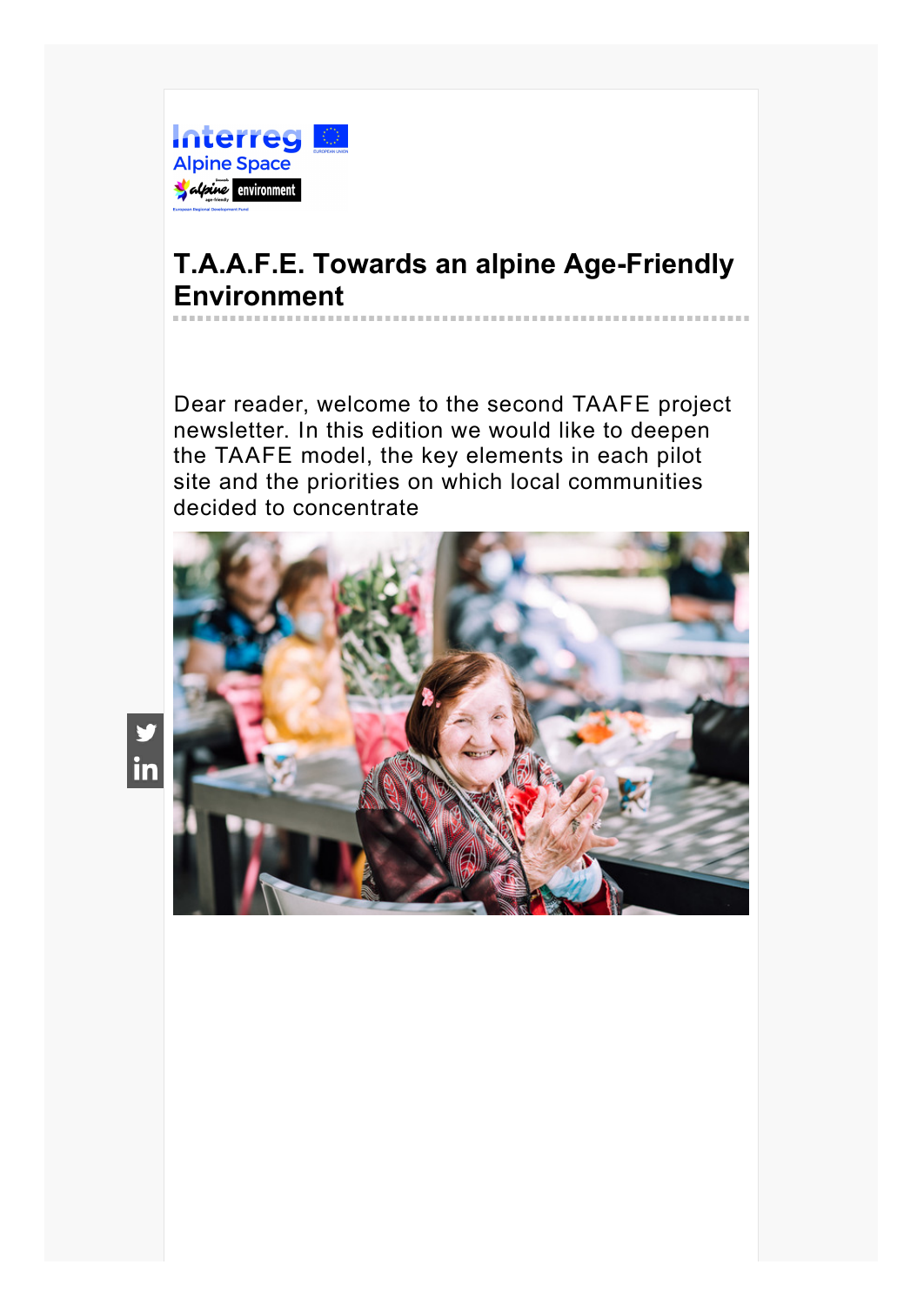#### **Why TAAFE model is particular?**

The Alpine space is seen as challenging testing ground to prove a participative methodology of services planning and implementation at an international level in order to observe its country-specific adaptations based on the local socio-historical characteristics, also for what concerns aging and older people care.

The TAAFE model, inspired by World Health Organization's (WHO) program Age-friendly cities and communities, is based on a participatory methodology of services design and implementation, thus involving social actors not only in the need assessment stage, but along the whole process: "coassessment", "co-decision", "co-planning" and "co-implementation".

The TAAFE project adopt such approach to identify and focus on one realistic priority task to be implemented in one-year time, giving place to multi-sectoral perspective and small but real achievements in community.

Figure of Methodological Facilitator and structure called TAAFE TRIO are two innovations, with the role of guiding the process launching a debate on age-friendliness at a local level and overbridge current lacking of knowledge and skills on the subject.

Since the start a special attention is given to the "hard to reach older people" with help of older people and formal/informal carers.

# **The model foresees the following 4 phases:**

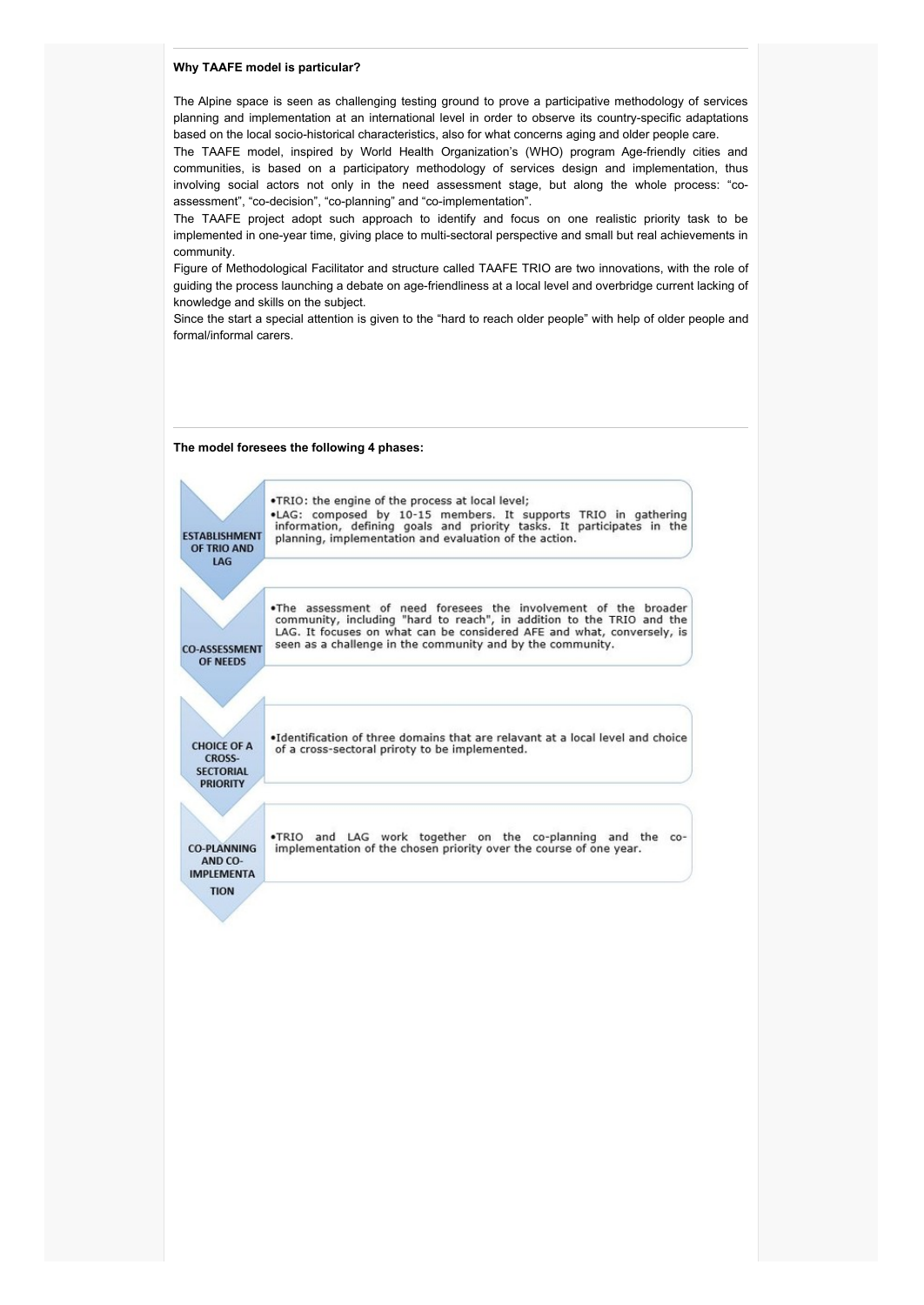

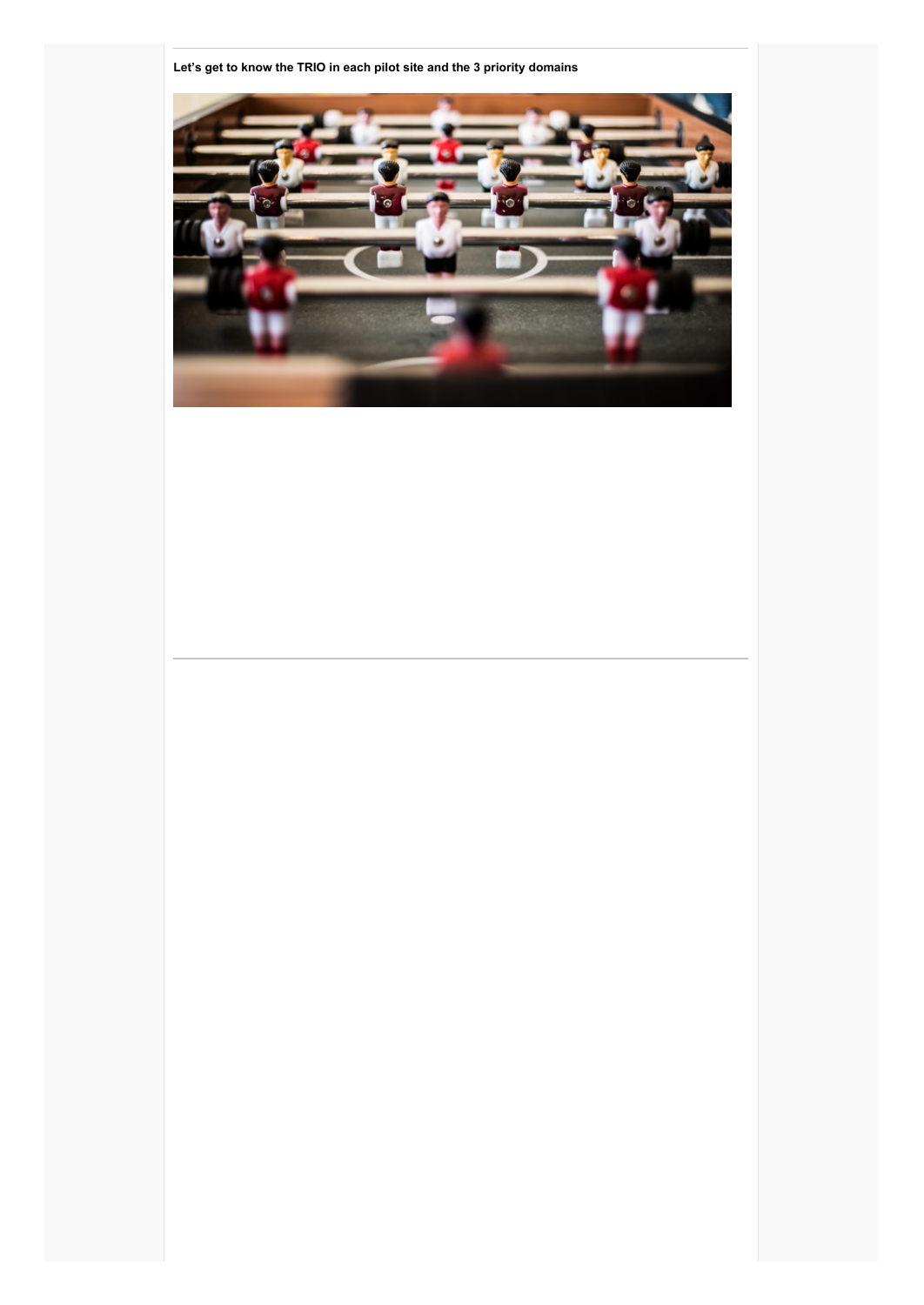#### **Pilot site 1 - Feldbach, Austria**

## **The Austrian TRIO**

**Representative of the local structure:** Daniela Adler, Representative from the Regional management of Southeast Styria, supporting the municipality and Lydia Stößl, representative from Feldbach Municipality



**Representatives of the elderly:**

- Josef Roth, active in the contact of the senior representative organisation "Seniorenbund"
- Anna Ploderer, active in the contact of the senior representative organisation "Seniorenbund"; representative in the municipality council and in the forum on Generations

**Methodological facilitators,** Martina Lindorfer (since June 2021) Katharina Handler (till June 2021); Irina Vana. All three are working as researchers and project managers at the Center for Social Innovation in Vienna. Within the TRIO they have the role of methodological facilitators.

The TRIO regularly organizes an (online) exchange for interested older citizens of Feldbach discussing ideas and activities aiming at an age friendly environment. The first jointly selected topic the group is working on is "Health awareness - staying flexible and lively" - "Active together". This topic aims at fostering active aging and joint activities in the community. The participation of representatives of the community ensures that these ideas can be incorporated into the agendas of the community and that the activities at different levels are mutually beneficial.

The three most frequently emerging domains that it was decided to deal with in order to make the local environment more age-friendly are Built Environment and Mobility, Social Service and Offers of the Community and Social Participation and Engagement. These themes can be grouped into health awareness and healthy aging, housing and transport. Ideas also emerged on the theme of social participation and the issue of inter-generationality. These two topics appear crosscutting to the previous.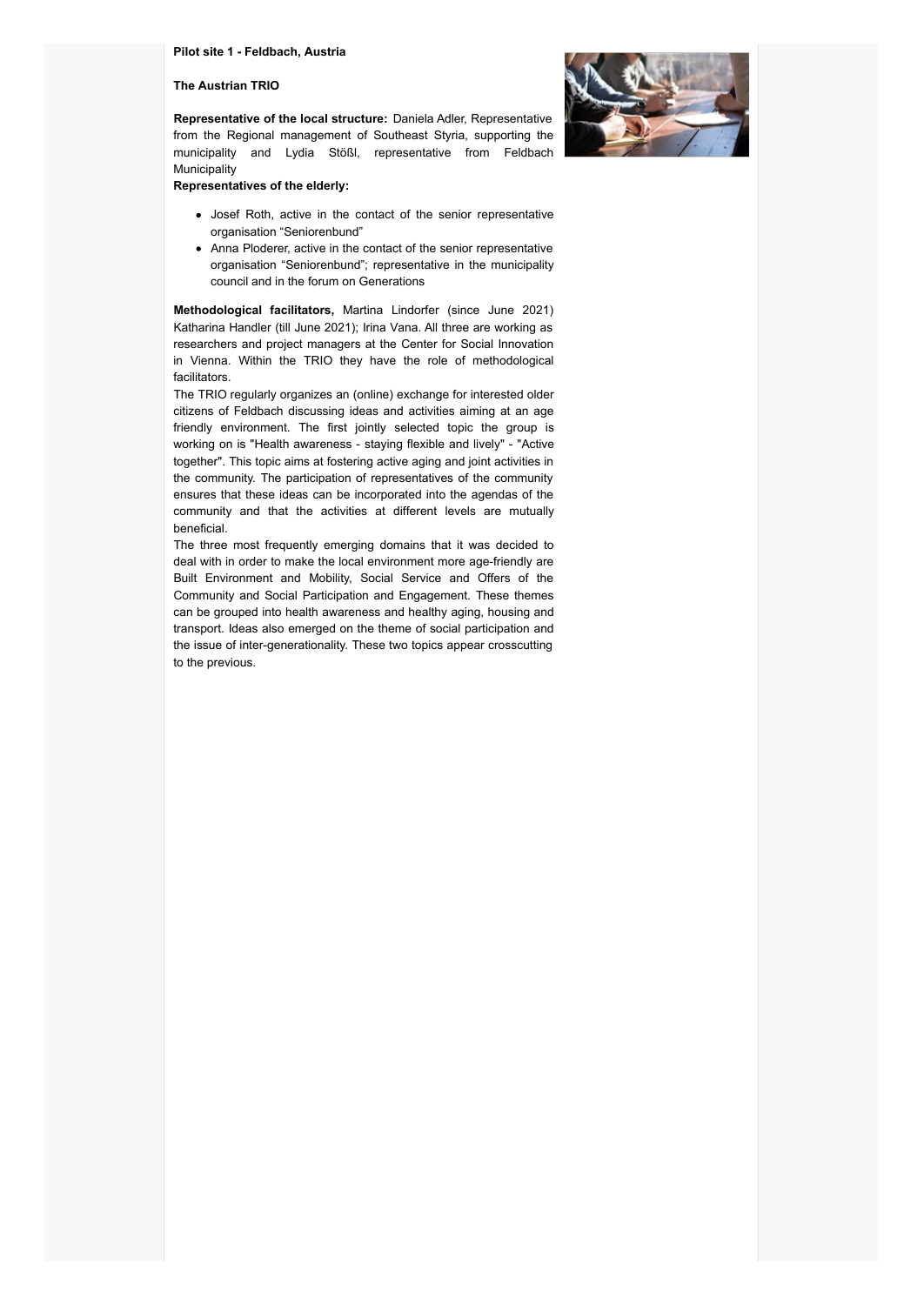# **Built Environment and Mobility**

- . New housing solutions (starting with shared and age-appropriate housing solutions) are needed to allow older adults to remain indipendent;
- . It's necessary to adapt homes and promote shared living solutions in the community.

# Social Service and Offers of the Community

- . Improve mobility in order to ensure the partecipation of senior citizens;
- . Private taxi could be a cheaper solutions rather than public transport and it can facilitates greately the mobility.

## **Social Participation and Engagement**

- · Improve intergenerational exchange and provide opportunities and experiences to share between generations.
- Conveying the benefits of moving together and adopting a healthy approach to aging.

Concrete activities currently dealt with are:

- An age-friendly hiking map of the city of Feldbach
- Health coaches / hiking coaches who lead joint activities
- Potentially: Equipment in the motor skills park for the older generation
- Concepts of how the existing offers can be made visible and accessible to older people (for example exercise pass, homepage, brochure)

# **Pilot site 2 - Marseille, France**

#### **The French TRIO**

**Representative of the local structure:** Jean-Stéphane BORJA, Project Manager at Pôle Services à la Personne Paca, an association of health, social, medical-social and home services organisations and providers, which aim is to build a coordinated health, care and help circuit for people living at home.

**Representatives of the elderly:** Yves Poirier, volunteer at Petits Frères des Pauvres, a French association fighting against isolation and loneliness of the elderly.

**Methodological facilitators,** Ingrid Dromard & Tine Roth, UGA postdoc UGA - PhD in Philosophy and work analysis.

The TRIO works on two sites of the association Petits Frères des Pauvres: a family pension and a day-care center, where they met elderly people accompanied by the association. TRIO members moderated expression groups on aging well (3, 6 or 12 people) and conducted individual interviews in times of Covid. The Local Action Group takes up the themes that emerged from these expression groups and puts them in discussion with local structures and organizations.

The three most frequently emerging domains that it was decided to deal with in order to make the local environment more age-friendly are *Outdoor Spaces & Buildings* , *Community Support & Health Services* and *Information & Communication*. The main topics that came out in the process are social relations, housing & mobility, security and access to information.

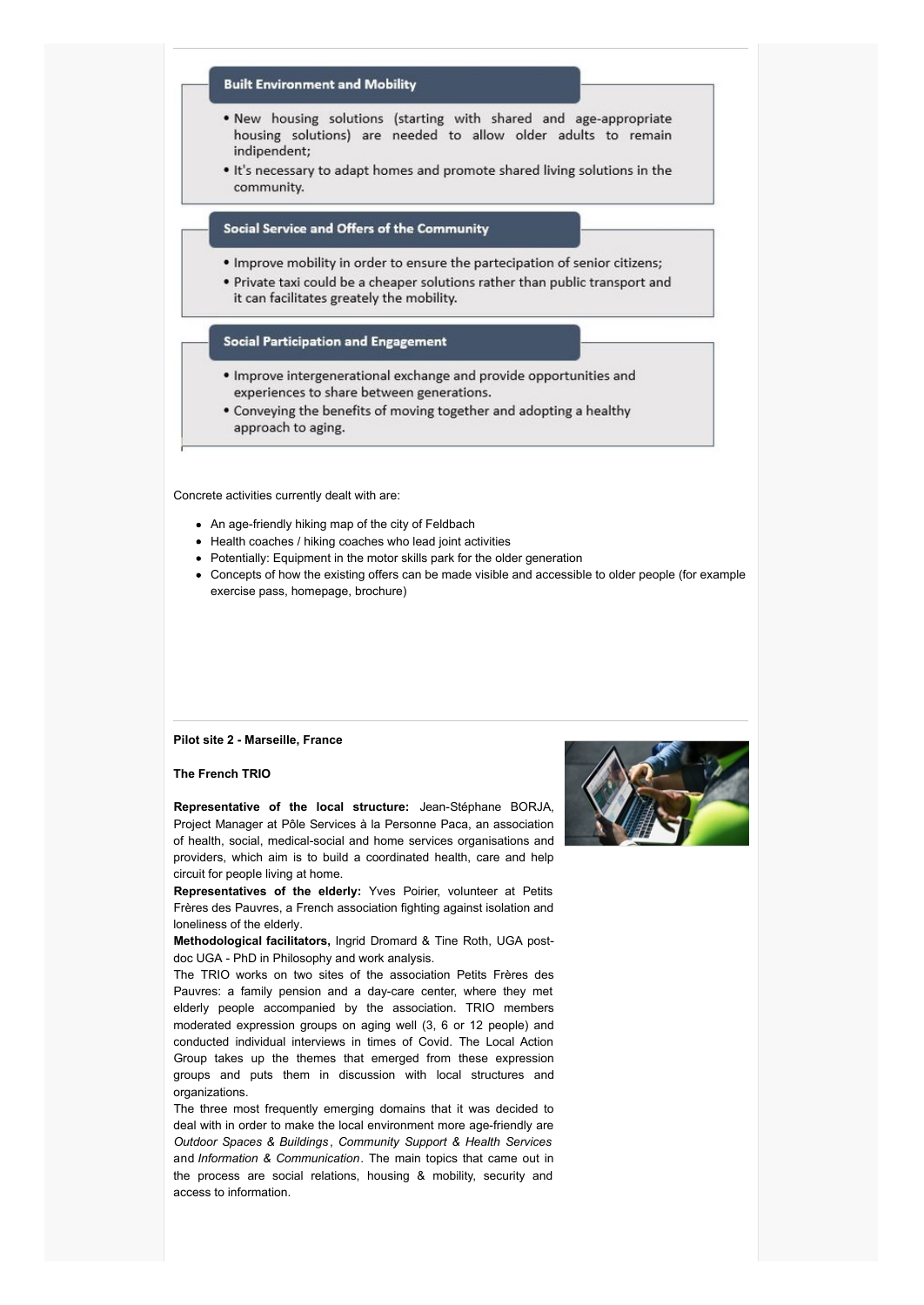# **Outdoor Spaces & Buildings**

. Build more outdoor spaces to allow older adults enjoy the urban environment and meet other people.

## **Community Support & Health Services**

. It would be useful to obtain assistance to familiarise oneself both with administrative procedures and documents and with their current increasingly marked digital component.

#### **Information & Communication**

. Limit the isolation of the elderly, including digital isolation, thanks to a service that provides home care assistance through qualified personnel.

# **Pilot site 3 – Tübingen & Mössingen, Germany**

**The German TRIO**



**The representatives of senior citizens** Werner Baur and Ute Koll-Szonell constitute together with Andrea Feiler (project coordination / City of Mössingen), Jürgen Reichert-Hammerand and Felix Buss both from the County of Tübingen (**representatives of the local structure**, the District Office of Tübingen) the Trio. Also part of the Trio as **methodological facilitators** are Sandra Evans and Stewart Gold from the University of Tübingen (represented by the Lebensphasenhaus).

The municipality of Mössingen is a town with about 20,000 inhabitants on the edge of the Swabian Alb in Baden-Württemberg. Project partners are the University of Tübingen and the district of Tübingen. The local project coordinator is Andrea Feiler from the City of Mössingen.

In the Local Action Group about 20 citizens of the municipality work together - in addition to the Trio members, representatives of relevant NGOs and the city administration - to establish participation processes in an open, sustainable and structured manner, and to develop thematic topics. The LAG first selected three topics - housing, social participation, communication and information - from the eight Agefriendly city topic areas of the WHO, which they are working on as a prelude to a sustainable project. As an initial point, communication was chosen as a key and binding element and framing the further processes. The other two topics will be included again and again and will be developed further on an ongoing basis. They are currently in the implementation phase. Since the Covid19 pandemic also challenged our project, the first face-to-face meetings are now beginning (again).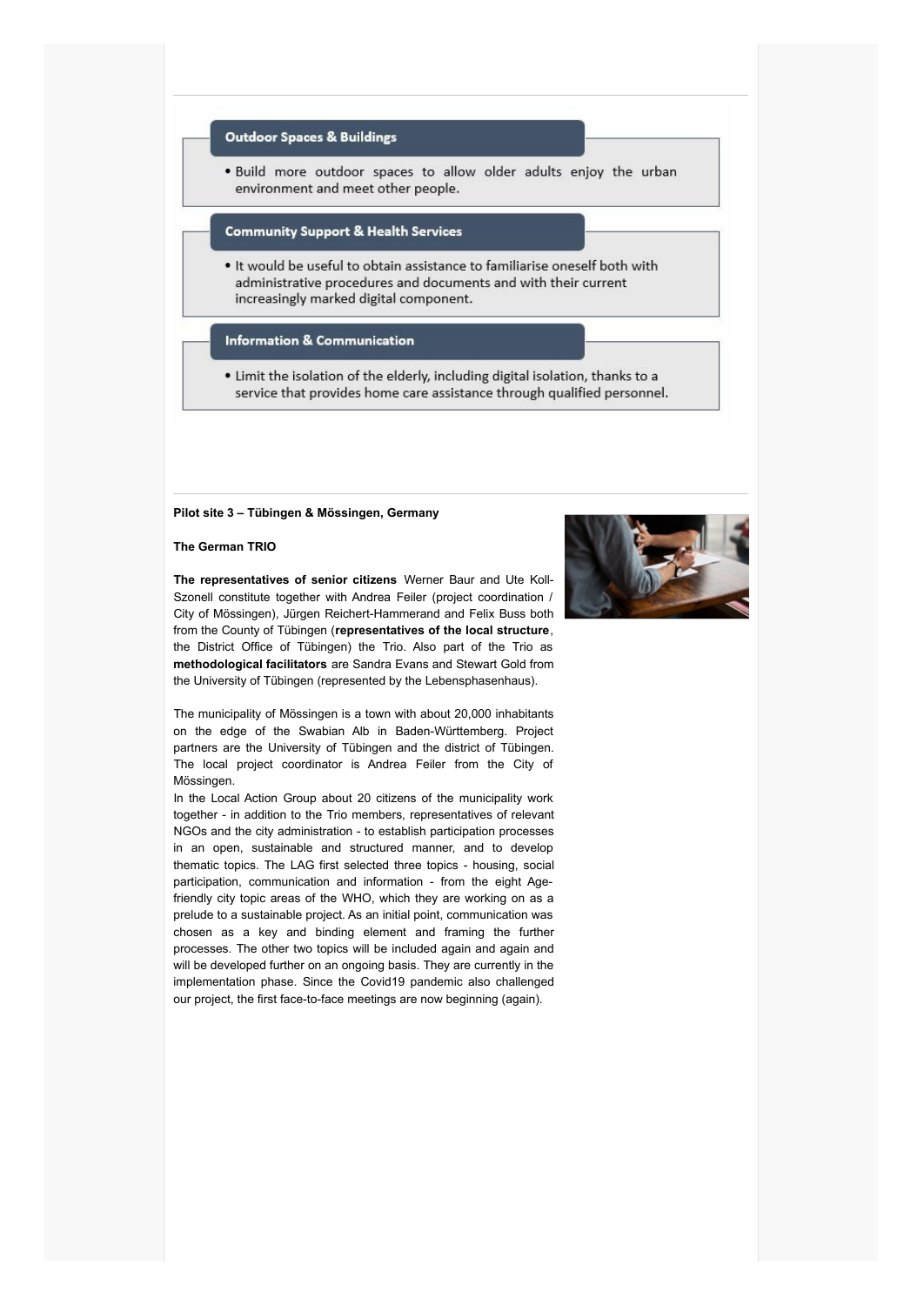# **Respect & Social Inclusion**

• General need among the population for opportunities to meet.

# **Social Participation**

• Creation of more meeting places.

# **Information & Communication**

- . Need of older people to build capacity in the field of information and communication technologies.
- · More Networking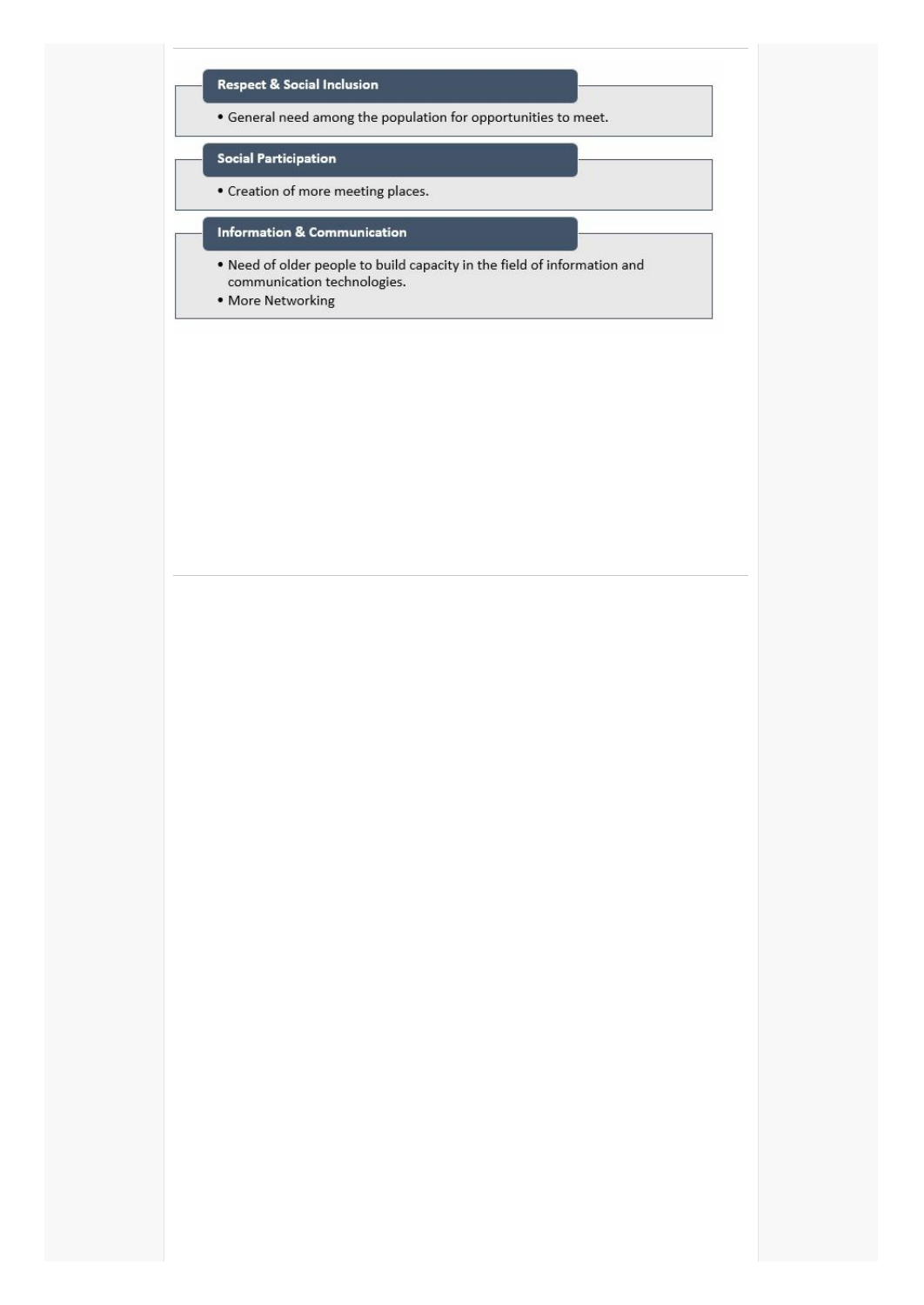#### **Pilot site 4 - Treviso, Italy**

#### **The Italian TRIO**

The TRIO is composed by Luciano Prosdocimo, president of Villa Letizia community center, as **older adult citizens representative**; Marco De Vidi, administrative employee and Daniela Tramutola, social wor ker, **representatives of the local structure** of Treviso Municipality; Adele De Stefani, European project officer and anthropologist from ISRAA, with the role of **methodological facilitator**, supported by the local ISRAA team.



TRIO worked closely with the Local Action Group to start a discussion on what can be considered age-friendly in Treviso and what constitutes a challenge. More extensive mapping was then carried out involving the population: about 50 over 65 were contacted to collect opinions, ideas and proposals. Citizens were then kept constantly updated on the evolution of the process. Updating was key also to circulate information and to raise awareness on the topic. A great contribution in the gathering has been provided by the students from the high school, whose teachers are active members of the Local Action Group. The final analysis of the opinions, conducted by the TRIO, identified two elements to focus on: the need for guidance in accessing digital services and the desire to sustain intergenerational knowledge exchange. The Trio is now managing the co-designed of a service answering these needs putting around the table Local Action Group members, older adults, students and local organizations.

The three most frequently emerging domains that it was decided to deal with in order to make the local environment more age-friendly are Communication & Information, Respect & Social Inclusion and Social Participation. The main issues highlighted during the need assessment process include difficulty in accessing online resources and information on existing services and opportunities. Such a situation prevents many older adults to properly reach information and to effectively manage administrative procedures, often limiting the possibility to take advantage of benefits. Also a tendency to consider older adults as passive user and to underestimate their role within society has been identified. Strictly connected to this, it was underlined the deficit of pathways for older people to remain active after retirement, valuing their skills and offering them the chance to acquire new ones. In addition, poor communication between older people seems to contribute in preventing active social participation.

## **Communication & Information**

- . Provide basic skills needed to access and navigate online to make older people more indipendent;
- . Propose a figure designated to help the elderly with any problems encountered online;
- . Reduce fragmentation and lack of information to enable people to benefit from existing opportunities.

#### **Respect & Social Inlcusion**

- . Re-qualify the social role of older adults to tackle marginalisation, isolation and deterioration of psycho-physical health;
- Acting also on the issue of rights to promote awareness, empowerment and active citizenship, with an effect on well-being.

# **Social Participation**

- Creation of training/occupational pathways after retirement to encourage seniors' social participation;
- . Improve exchanges of knowlede and competences between generations;
- . Improve communication among older adults by fostering cooperation between seniors' groups.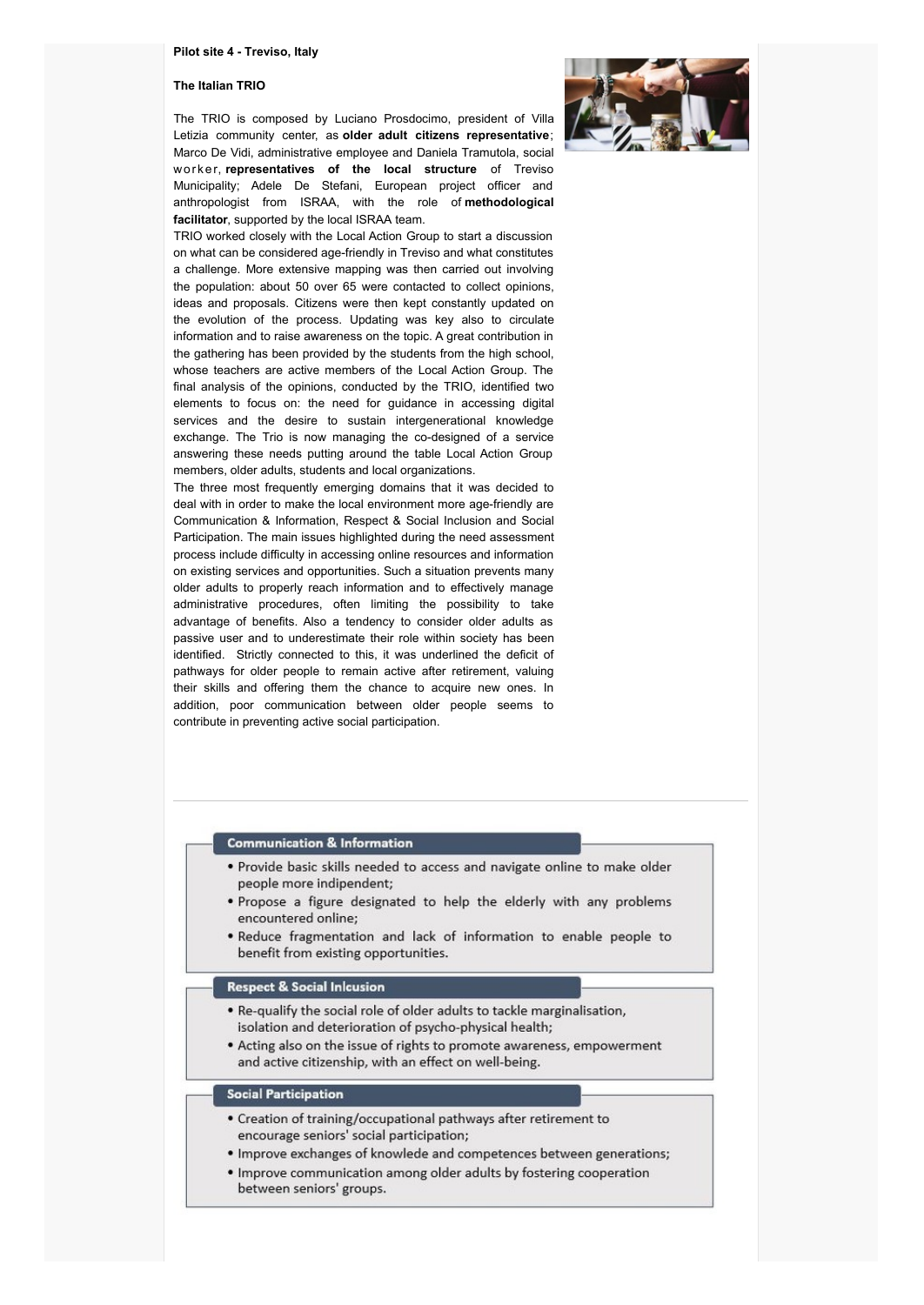**Pilot site 5 – Žiri, Slovenia**

**The Slovenian TRIO**



**Representatives of older people: Marija Kokalj** is president of the local organization Red Cross and very active older person. **Bernarda Lukančič** is a retired community nurse, with a lot of experience with older people, now a volunteer in many community projects for older people. Both are essential for Žiri's TRIO; their knowledge, experiences and willingness to participate are inspiring.

**Municipality representatives: Jana Peternel,** employed in local administration.

**Leja Žakelj,** sociologist**,** joined the TRIO through her volunteer work with older people.

**Facilitators: Marta Grčar** is a graduated social pedagogue and **Alen Sajtl** university graduated psychologist, both are employed in Anton Trstenjak Institute, with a focus on the development of age-friendly communities and have been involved in many active and healthy ageing projects.

In the TAAFE project, the TRIO cooperates with a local action group consisting of representatives of various local associations that work with and for older people. With their help, the TRIO assessed their needs and set the priorities for the Žiri community.

Since a home for the elderly is currently being built in Žiri, their first priority is to integrate it well to the community. The second priority is to establish and support sustainable age-friendly volunteering and the third to support family carers and offer them support and knowledge they need in caring for their older family members.

The main topics that came out in the process are the lack of general and home services for older people that need long term care; the perception of older people to be a burden on society and unproductive; poor organization of information and lack of coordination and collaboration among the voluntary organization for older adults.